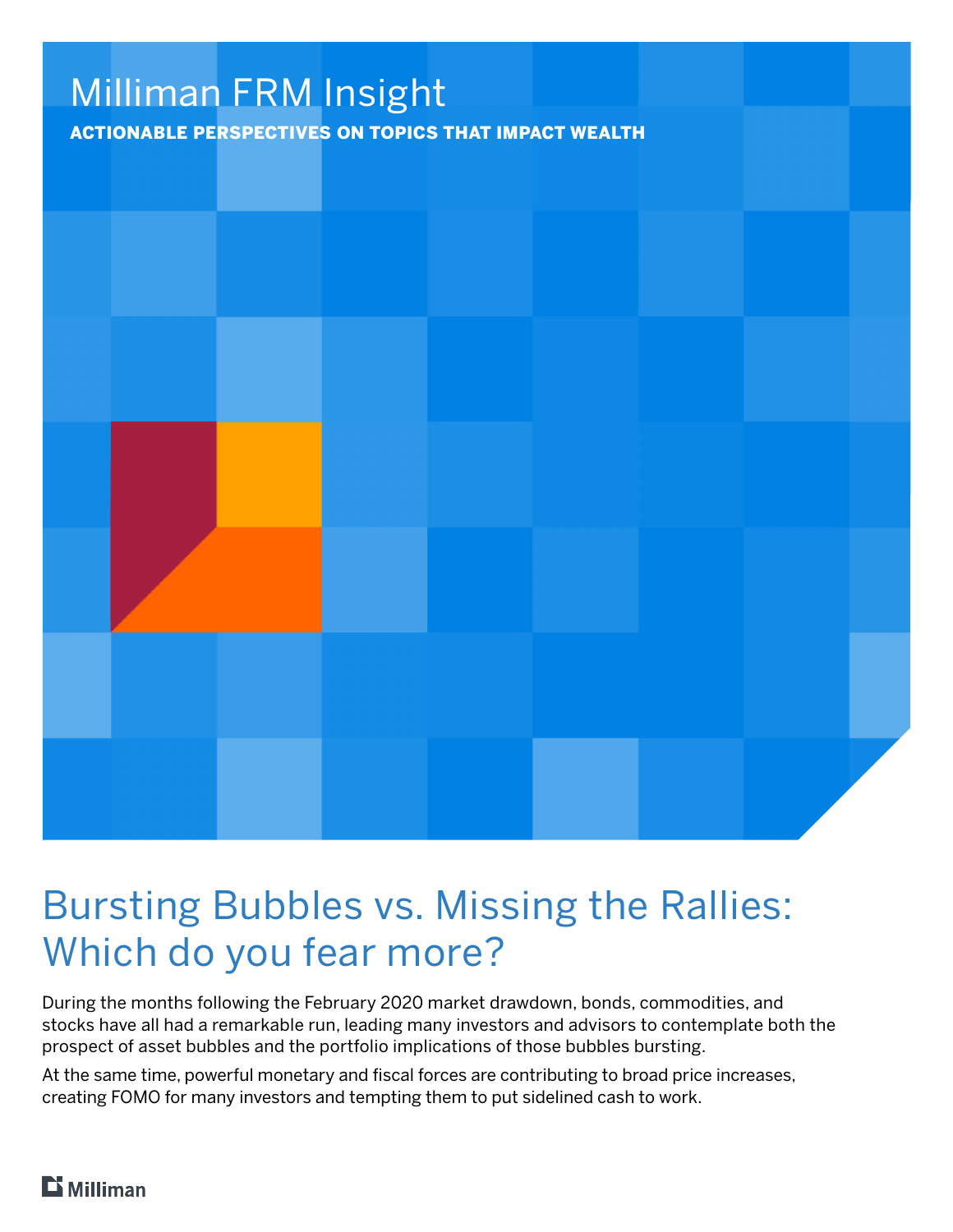## **BONDS**

#### For bond investors, interest income from the investment grade bond market has never been more expensive:

BLOOMBERG BARCLAYS US AGG INDEX: DOLLARS REQUIRED TO GENERATE \$1 OF INTEREST INCOME



#### COMMODITIES

From its 2020 trough in April, the S&P GSCI has climbed 50%, due in part to the rise in the price of gold, which continues to hover near its all-time high:



# **STOCKS**

In addition to being 50% higher from their low in March, U.S. equities are now trading at valuations near their tech-bubble peak: S&P 500 FORWARD P/E RATIO



# **Milliman**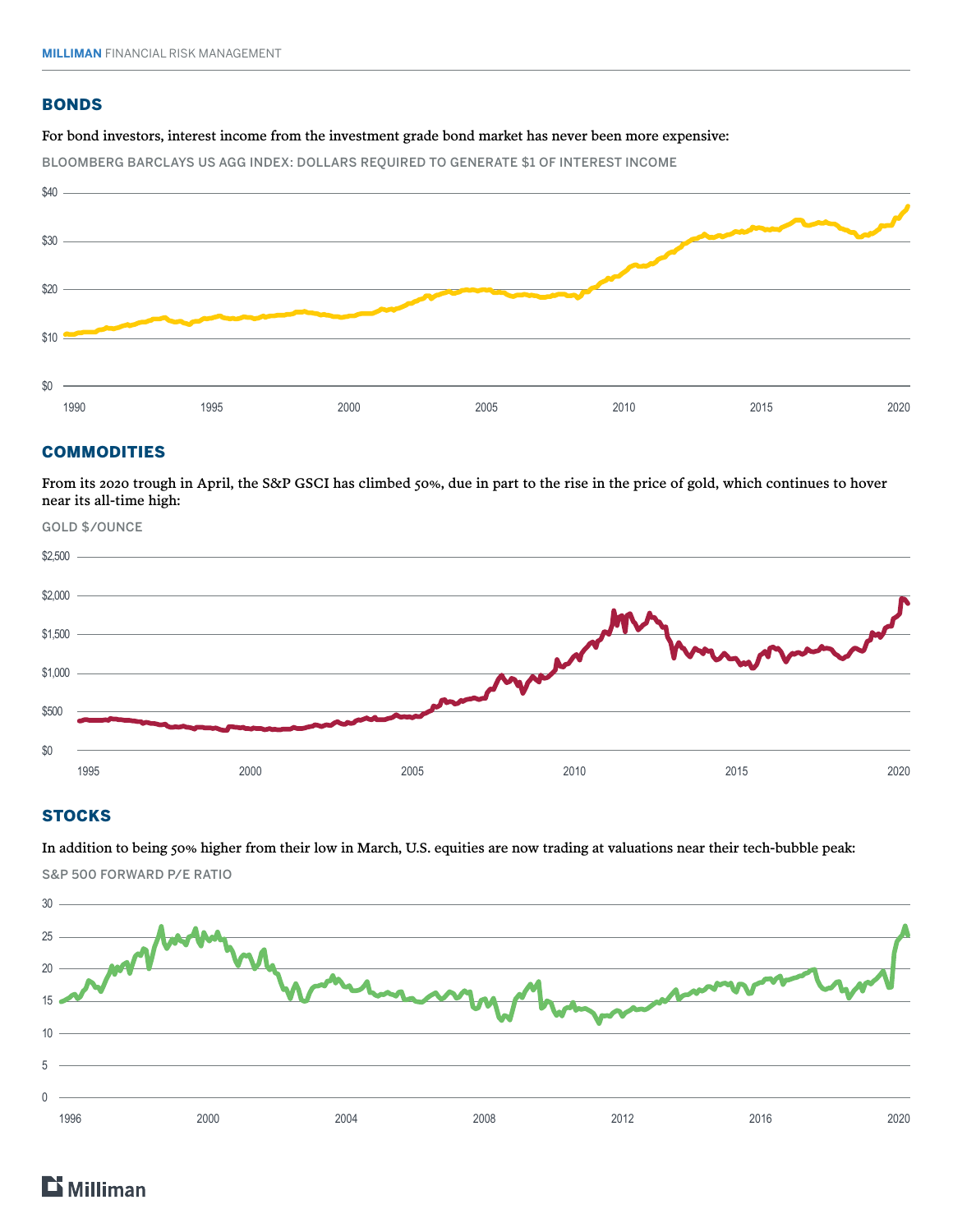## MONEY SUPPLY

Is it any coincidence that these market conditions and price increases are occurring in the wake of the fastest growth in money supply in 50 years?

For the 50 years ended December 31, 2019, the average 6-month growth rate of the M2 money supply was 3.3%. The most it grew during any 6-month period was 8.5% (in 1983). During the 6-month period ended June 30, 2020, M2 money supply grew at a whopping 18.7%:

#### 6-MONTH GROWTH RATE: M2 MONEY SUPPLY



#### USD

The increase in M2 has generated downward pressure on the US dollar, which in turn has contributed to significant flows into non-USD denominated assets. Since its all-time high on March 23, 2020, the Bloomberg US Dollar Index has fallen more than 9%:



These conditions appear to be raising the prospect of asset bubbles, leaving investors and advisors feeling increasingly jittery about being in the market.

For equity investors specifically, it's reasonable to question how much this newly created money is propping up stock markets and how long it can continue.

At the same time, it can be difficult to simply sit on the sidelines and watch the market continue to climb higher, especially when the average money market fund is yielding just 0.07%.<sup>1</sup>

#### WHAT TO DO?

The Milliman Managed Risk Strategy can be used to combat FOMO by enabling investors to stay invested and participate in potential upside, while also maintaining a dynamic risk management strategy, designed to limit portfolio volatility and reduce the effects of market drawdowns.

# Visit [frm.milliman.com](https://frm.milliman.com/en/) to learn more.

Unless otherwise noted, all data sourced from Bloomberg, as of July 31, 2020.

1 Source: Morningstar, July 2020